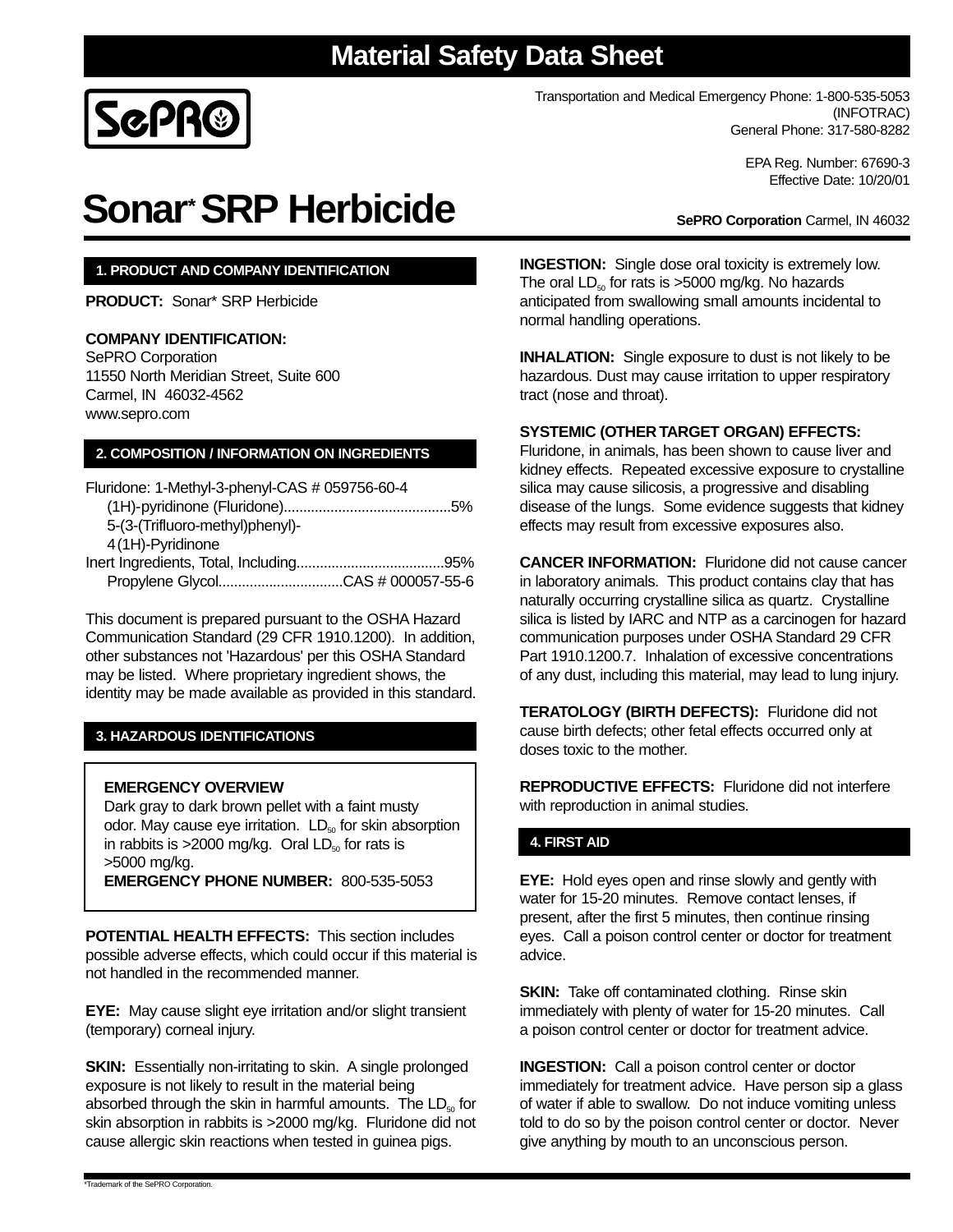# **Material Safety Data Sheet**



Transportation and Medical Emergency Phone: 1-800-535-5053 (INFOTRAC) General Phone: 317-580-8282

> EPA Reg. Number: 67690-3 Effective Date: 10/20/01

# **Sonar\*SRP Herbicide**

**INHALATION:** Move person to fresh air. If person is not breathing, call 911 or ambulance, then give artificial respiration, preferably by mouth to mouth. Call a poison control center or doctor for further treatment advice.

**NOTE TO PHYSICIAN:** No specific antidote. Treatment of exposure should be directed at the control of symptoms and the clinical condition of the patient.

# **5. FIRE FIGHTING MEASURES**

**FLASH POINT:** Not applicable **METHOD USED:** Not applicable

# **FLAMMABLE LIMITS:**

**LFL:** Not applicable **UFL:** Not applicable

**AUTO-IGNITION TEMPERATURE:** No ignition up to 1382˚F (750˚C)

**EXTINGUISHING MEDIA:** Use water, CO<sub>2</sub>, or dry chemicals.

**FIRE AND EXPLOSION HAZARDS:** Will emit toxic vapors as it burns.

**FIREFIGHTING EQUIPMENT:** Wear positive-pressure, self-contained breathing apparatus and full protective clothing.

# **6. ACCIDENTAL RELEASE MEASURES**

**ACTION TO TAKE FOR SPILLS AND LEAKS:** Contain and sweep up small spills and dispose as waste. Report large spills to INFOTRAC and consult SePRO Corporation for assistance. Prevent runoff.

# **7. HANDLING AND STORAGE**

exposed clothing before reuse.

**PRECAUTIONS TO BE TAKEN IN HANDLING AND STORAGE:** Keep out of reach of children. Harmful if swallowed, absorbed through the skin, or inhaled. Avoid breathing dust or contact with skin, eyes, or clothing. Wash thoroughly with soap and water after handling. Wash

**SePRO Corporation** Carmel, IN 46032

# **8. EXPOSURE CONTROL/PERSONAL PROTECTION**

These precautions are suggested for conditions where the potential for exposure exists. Emergency conditions may require additional precautions.

**EXPOSURE GUIDELINES:** Crystalline silica: ACGIH TLV is 0.05 mg/M $^3$  for quartz, tripoli, and fused silica; 0.05 mg/M $^3$ (respirable) for cristobalite and tridymite. OSHA PEL is 10/%SiO2 + 2 mg/M $3$  (respirable) for quartz, tripoli, and fused silica; 1/2 the value calculated from the respirable dust formula for quartz for cristobalite and tridymite.

PELs are in accord with those recommended by OSHA, as in the 1989 revision of PELs.

**ENGINEERING CONTROLS:** Provide general and/or local exhaust ventilation to control airborne levels below the exposure guidelines.

#### **RECOMMENDATIONS FOR MANUFACTURING, COMMERCIAL BLENDING, AND PACKAGING WORKERS:**

**RESPIRATORY PROTECTION:** Atmospheric levels should be maintained below the exposure guidelines. In dusty atmospheres, use a NIOSH approved dust respirator.

**SKIN PROTECTION:** Use gloves impervious to this material.

**EYE/FACE PROTECTION:** Use safety glasses.

**APPLICATORS AND ALL OTHER HANDLERS:** Refer to the product label for personal protective clothing and equipment.

# **9. PHYSICAL AND CHEMICAL PROPERTIES**

**SOLUBILITY IN WATER:** Insoluble (disintegrates in water)

**APPEARANCE:** Dark gray or dark brown pellet

**ODOR:** Faint musty

**pH:** (aqueous 50/50) 3.5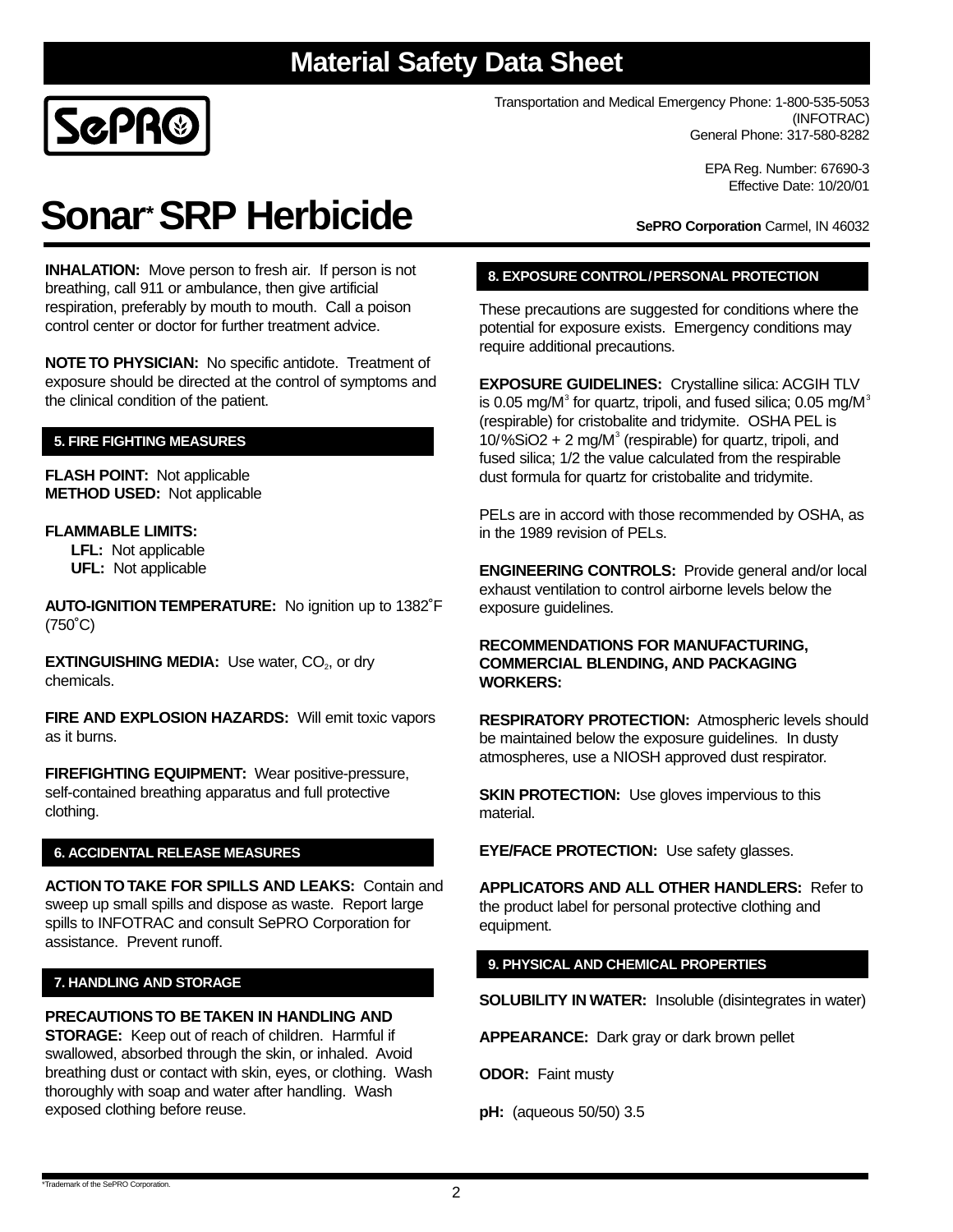3

# **Material Safety Data Sheet**

Transportation and Medical Emergency Phone: 1-800-535-5053 (INFOTRAC) General Phone: 317-580-8282

> EPA Reg. Number: 67690-3 Effective Date: 10/20/01

**Sonar\*SRP Herbicide**

# **10. STABILITY AND REACTIVITY**

**STABILITY:** Stable under normal storage conditions.

**INCOMPATIBILITY:** (Specific materials to avoid) Not determined.

**HAZARDOUS DECOMPOSITION PRODUCTS:** None known.

**HAZARDOUS POLYMERIZATION:** Not known to occur.

# **11.TOXICOLOGICAL INFORMATION**

**MUTAGENICITY:** For fluridone, in-vitro mutagenicity studies were predominantly negative and animal mutagenicity studies were negative.

### **12. ECOLOGICAL INFORMATION**

Follow label use directions carefully so as to avoid adverse effects on non-target organisms. In order to avoid impact on threatened or endangered aquatic plant or animal species, users must consult their state fish and game agency or the U.S. Fire and wildlife Service before making applications. Do not contaminate water when disposing of equipment wash waters. Trees and shrubs growing in water treated with Sonar SRP may be injured. Do not apply in tidewater or brackish waters.

#### **13. DISPOSAL CONSIDERATIONS**

**DISPOSAL:** Do not contaminate water, food, or feed by storage or disposal. Wastes resulting from the use of this product may be disposed of on site per label use directions or at an approved waste disposal facility. Follow all local, state, and federal requirements for disposal.

#### **14.TRANSPORT INFORMATION**

For DOT regulatory information, if required, consult transportation regulations, product shipping papers, or your SePRO Corporation representative.

# **15. REGULATORY INFORMATION**

**NOTICE:** The information herein is presented in good faith and believed to be accurate as of the effective date shown above. However, no warranty, express or implied, is given. Regulatory requirements are subject to change and may differ from one location to another; it is the buyer's responsibility to ensure that its activities comply with federal, state or provincial, and local laws. The following specific information is made for the purpose of complying with numerous federal, state or provincial, and local laws and regulations.

# **U.S. REGULATIONS**

**SARA TITLE III, SECTION 313:** To the best of our knowledge, this product contains no chemical subject to SARA Title III, Section 313 supplier notification requirements.

**SARA HAZARD CATEGORY:** This product has been reviewed according to the EPA "Hazard Categories" promulgated under Sections 311 and 312 of the Superfund Amendments and Reauthorization Act of 1986 (SARA Title III) and is considered, under applicable definitions, to meet the following categories:

An Immediate Health Hazard A Delayed Health Hazard

## **NATIONAL FIRE PROTECTION ASSOCIATION**

**(NFPA 701):** (4 = Extreme; 3 = High; 2 = Moderate;  $0 =$  Insignificant)

Health 1 Flammability 0 Reactivity: 0

**STATE RIGHT-TO-KNOW:** The following product components are cited on certain state lists as mentioned. Non-listed components may be shown in Section 1 of the MSDS.